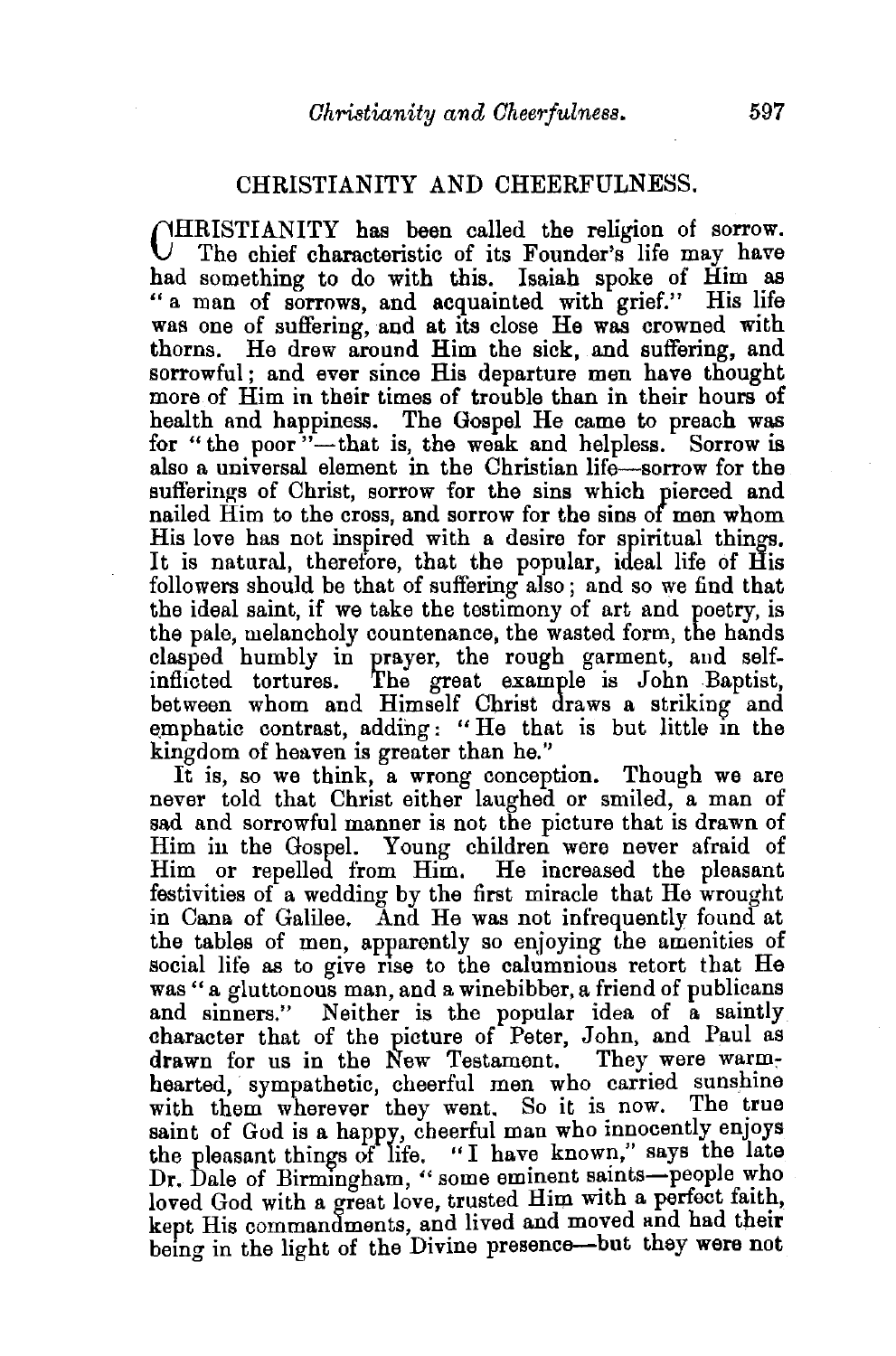at all of the sort that artists delight to paint and poets to celebrate. They were not melancholy, ghastly, sorrow-stricken persons at all. They were brave and hopeful; they heartily enjoyed the pleasant things of life and made light of its sorrows. Some of them had humour and wit, an eye that twinkled merrily, and a laugh that rang like a peal of bells. In health and strength they were the kind of people that take sunlight with them wherever they go, and in sickness they preserved an indomitable cheerfulness."

It is as much the Christian's duty to cultivate the spirit of cheerfulness as to cultivate the spirit of joy and peace. It is a duty he owes to himself. It not only gives him peace of mind, but it also gives him complete control over his powers and faculties. As Addison remarks: "His imagination is always clear and his judgment undisturbed; his temper is even and unruffled, whether in action or in solitude. He comes with relish to all those goods which nature has provided for him, tastes all the pleasures of creation which are round about him, and does not feel the full weight of those. accidental evils which may befall him." It is a duty also that we owe to others. It has a reflex benefit and naturally produces love and goodwill towards them. But it does more than this, for it raises good-humour in those. who come within its influence. They will ask, What is it that cheers me ? As Sir A. Helps says: "In the first place, the unexpected kindness which goes for much. In the next place, the immense encouragement it gives [him] to see that [he] does not appear such a feckless, withered creature to another, as, in moments of despondency, [he] appears to [himself. He] takes refuge in the other's opinion, and says, After all, there are life and hope in me yet. The sick man is really very ill no fancy about that-but the cheery doctor comes in, rubs his hands, talks of the weather, wonders what the division will be, considers whether the Ministry will resign or dissolve, if they are beaten, and, in fact, treats [him] so thoroughly as if [he] were getting better, that the ailment begins to drop off a little while he is with [him. He] cannot resist such a rush of life as the doctor has brought into the room." And it is also a duty he owes to God. It is an expression of his gratitude. It rises as a sacrifice of praise and thanksgiving for His providential care and goodness. It is the way in which he expresses his satisfaction in the state of life to which he is called, and his secret approval of all God's dealings with him.

The one thing which is destructive of cheerfulness is the consciousness of guilt. If the Christian is conscious of secret sin or some unconfessed wrong that he has done, he will have no claim to that quiet serenity and tranquillity of mind which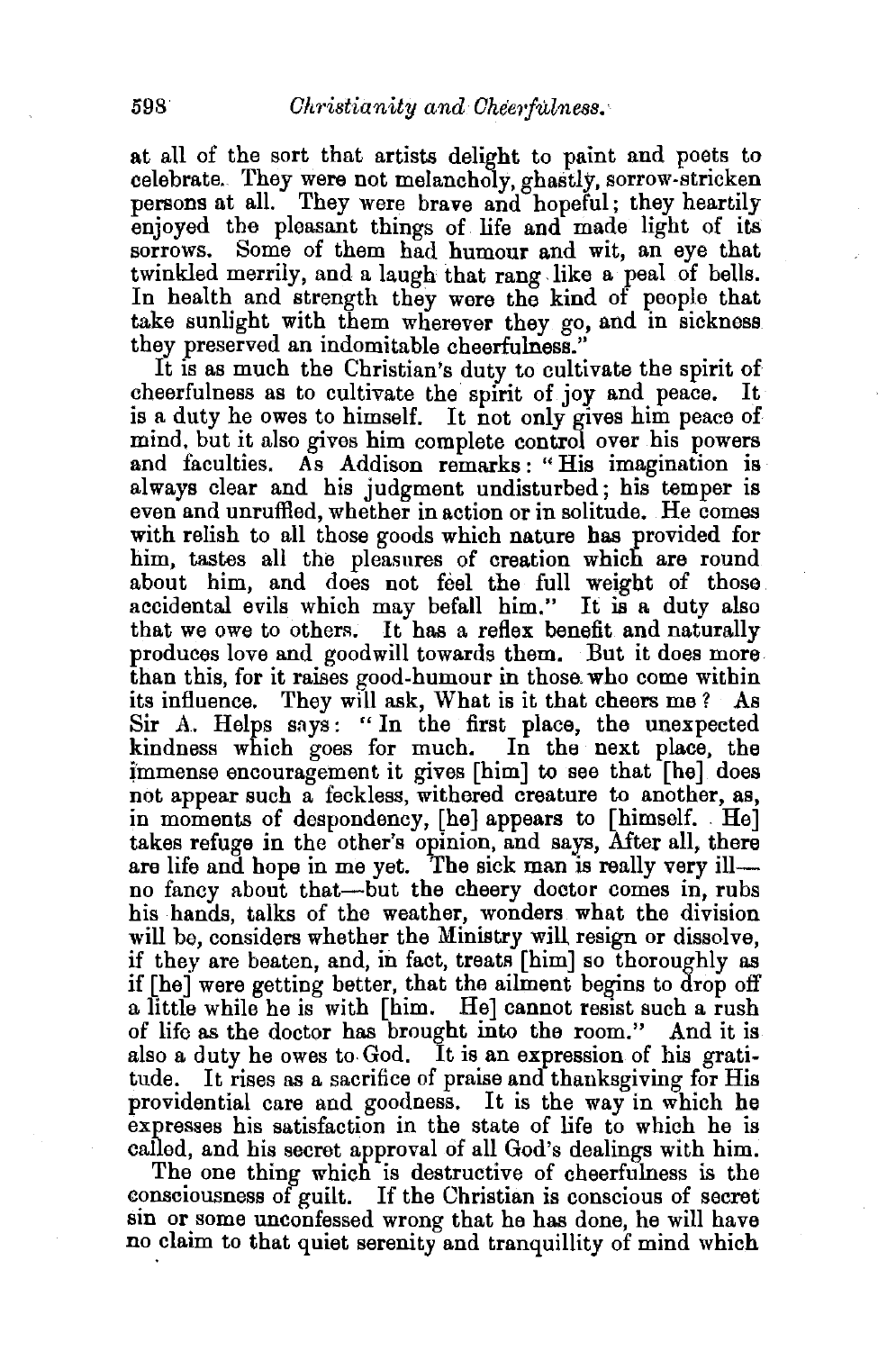are the natural results of innocence and virtue. Under such circumstances, to put on the appearance of cheerfulness is mere assumption, if not somethmg much worse. But apart from this, there is nothing, not even the trials and afflictions of life, that can or need destroy it. The sufferings of life are but for a moment, and work in us a far more exceeding weight of glory. Pain and sickness, hardship and poverty, do not deserve the name of evil when we consider the great good they may do us. A mind at peace with God " may bear up under them with fortitude, with indolence, and with cheerfulness of heart. The tossing of a tempest does not discompose him, which he is sure will bring him to a joyful harbour." Why. should he be downcast when victory is sure?

Every Christian man has three sources of cheerfulness. First, himself. He is an immortal being, his existence can never end, and he can rejoice in the thought that after unnumbered ages he will still be at the beginning. As he reflects upon his past, the great progress he has made in the few years of this life, and how, when he enters into the presence of God, with all his powers and faculties enlarged and expanded, there will be fresh stages of perfection to be attained and new fields of knowledge to explore, he cannot help but be more cheerful. The consciousness of such an existence will fill with holy joy the heart of a good man, and make him happier in himself than he has power to conceive.

Secondly, God on whom we depend. We know comparatively little of Him now, but what we do know shows us that He is a Being of infinite power, wisdom, and goodness; that He is great and glorious, and full of compassion and mercy ; that we are the objects of His Fatherly care and foresight. " In short, we depend upon a Being," as Addison remarks, " whose power qualifies Him to make us happy by an infinity of means, whose goodness and truth engage Him to make those happy who desire it of Him, and whose unchangeable will will secure us in this happiness to all eternity."

And, thirdly, the world in which we live, which is full of objects calculated to produce in us this cheerful state of mind. "Those who love nature can never be dull. They may have other temptations; but at least they will run no risk of being beguiled by ennui, idleness, or want of occupation, 'to buy the merry madness of an hour with the long penitence of after-time'" (Lubbock). The world was made for those who dwell therein, and our heavenly Father has furnished it, not only with things useful, but with things beguttful for our enjoyment instruction and pleasure. "If beautiful for our enjoyment, instruction, and pleasure. thy heart be right," says Thomas à Kempis, "then will every